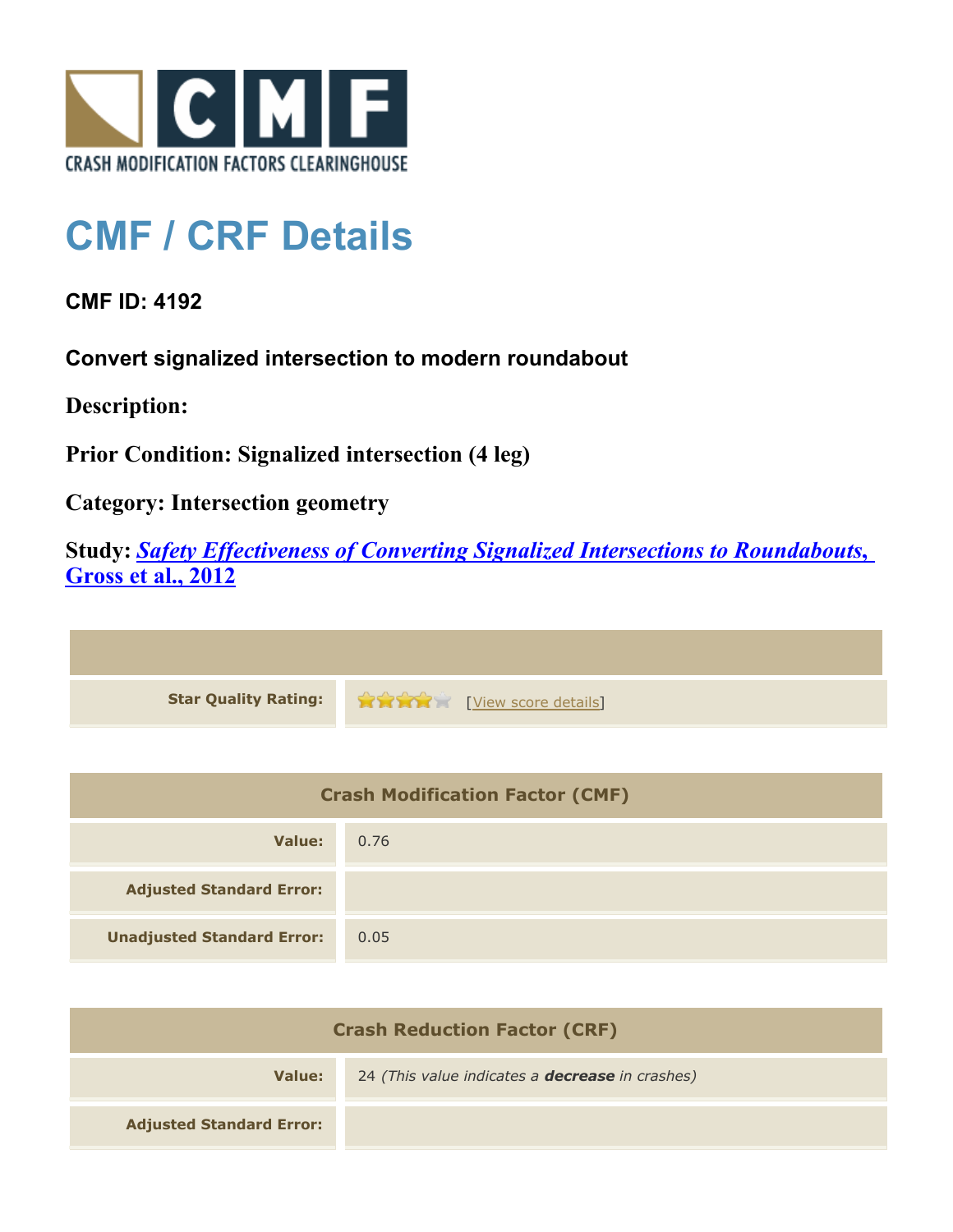| <b>Applicability</b>                    |                    |
|-----------------------------------------|--------------------|
| <b>Crash Type:</b>                      | All                |
| <b>Crash Severity:</b>                  | All                |
| <b>Roadway Types:</b>                   | Not Specified      |
| <b>Number of Lanes:</b>                 | $1$ to $2$         |
| <b>Road Division Type:</b>              |                    |
| <b>Speed Limit:</b>                     | 15-35 mph          |
| <b>Area Type:</b>                       | Urban and suburban |
| <b>Traffic Volume:</b>                  |                    |
| <b>Time of Day:</b>                     | All                |
| If countermeasure is intersection-hased |                    |

## *If countermeasure is intersection-based*

| <b>Intersection Type:</b>         | Roadway/roadway (not interchange related)         |
|-----------------------------------|---------------------------------------------------|
| <b>Intersection Geometry:</b>     | $4$ -leg                                          |
| <b>Traffic Control:</b>           | Roundabout                                        |
| <b>Major Road Traffic Volume:</b> | 5300 to 52500 Annual Average Daily Traffic (AADT) |
| <b>Minor Road Traffic Volume:</b> |                                                   |

| <b>Development Details</b>      |                                        |
|---------------------------------|----------------------------------------|
| <b>Date Range of Data Used:</b> | 2000 to 2009                           |
| <b>Municipality:</b>            |                                        |
| State:                          | CO, FL, IN, MD, MI, NY, NC, SC, VT, WA |